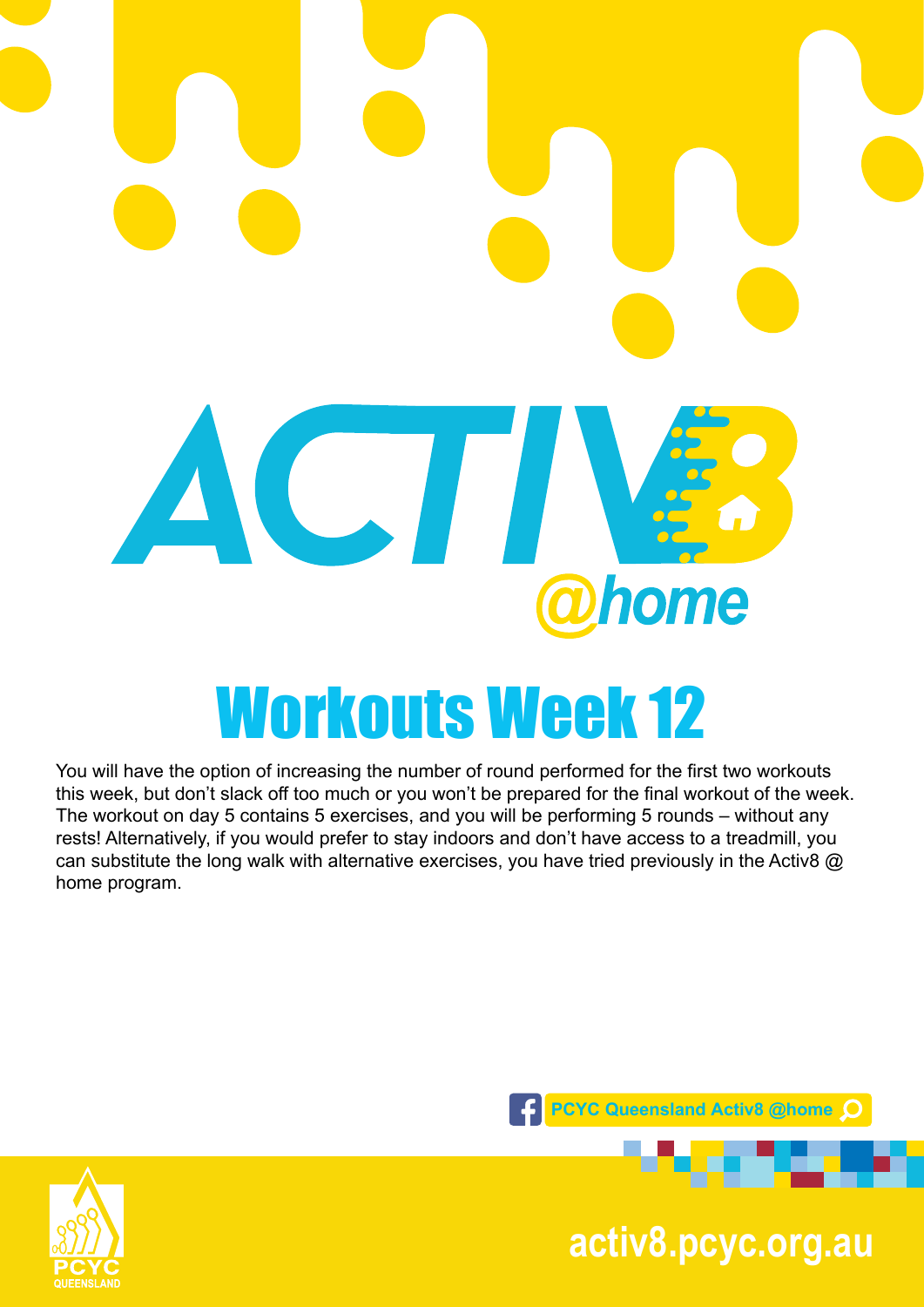

Using an exercise mat or carpeted area for safety, perform the renegade row, plank jack, push ups, mountain climbers and superman hold. If you would like to increase the difficulty of the renegade row or sumo squat, consider trying innovative alternatives for additional weights. There is also an option to increase the number of rounds you complete from 3 to 4 or even 5 rounds, if you would like to challenge yourself further!

| <b>Day 1 Exercises</b>   | <b>Interval</b> | <b>Seconds</b> | $\checkmark$ |
|--------------------------|-----------------|----------------|--------------|
| Renegade Row             | <b>Work</b>     | 30             |              |
|                          | Rest            | 10             |              |
| Plank Jack               | <b>Work</b>     | 30             |              |
|                          | Rest            | 10             |              |
| Squat Jumps              | <b>Work</b>     | 30             |              |
|                          | Rest            | 10             |              |
| Push Ups                 | <b>Work</b>     | 30             |              |
|                          | Rest            | 10             |              |
|                          | <b>Work</b>     | 30             |              |
| <b>Mountain Climbers</b> | Rest            | 10             |              |
| Superman Hold            | <b>Work</b>     | 30             |              |
|                          | Rest            | 10             |              |
| Sumo Squat               | <b>Work</b>     | 30             |              |
|                          | Rest            | 10             |              |
| <b>High Knees</b>        | <b>Work</b>     | 30             |              |
|                          | Rest            | 10             |              |
| <b>Curtsy Lunge</b>      | <b>Work</b>     | 30             |              |
|                          | Rest            | 10             |              |
| <b>Wall Squat</b>        | <b>Work</b>     | 30             |              |
|                          | Rest            | 10             |              |
| <b>Rounds</b>            | $3-5$           |                |              |





**pcyc.org.au**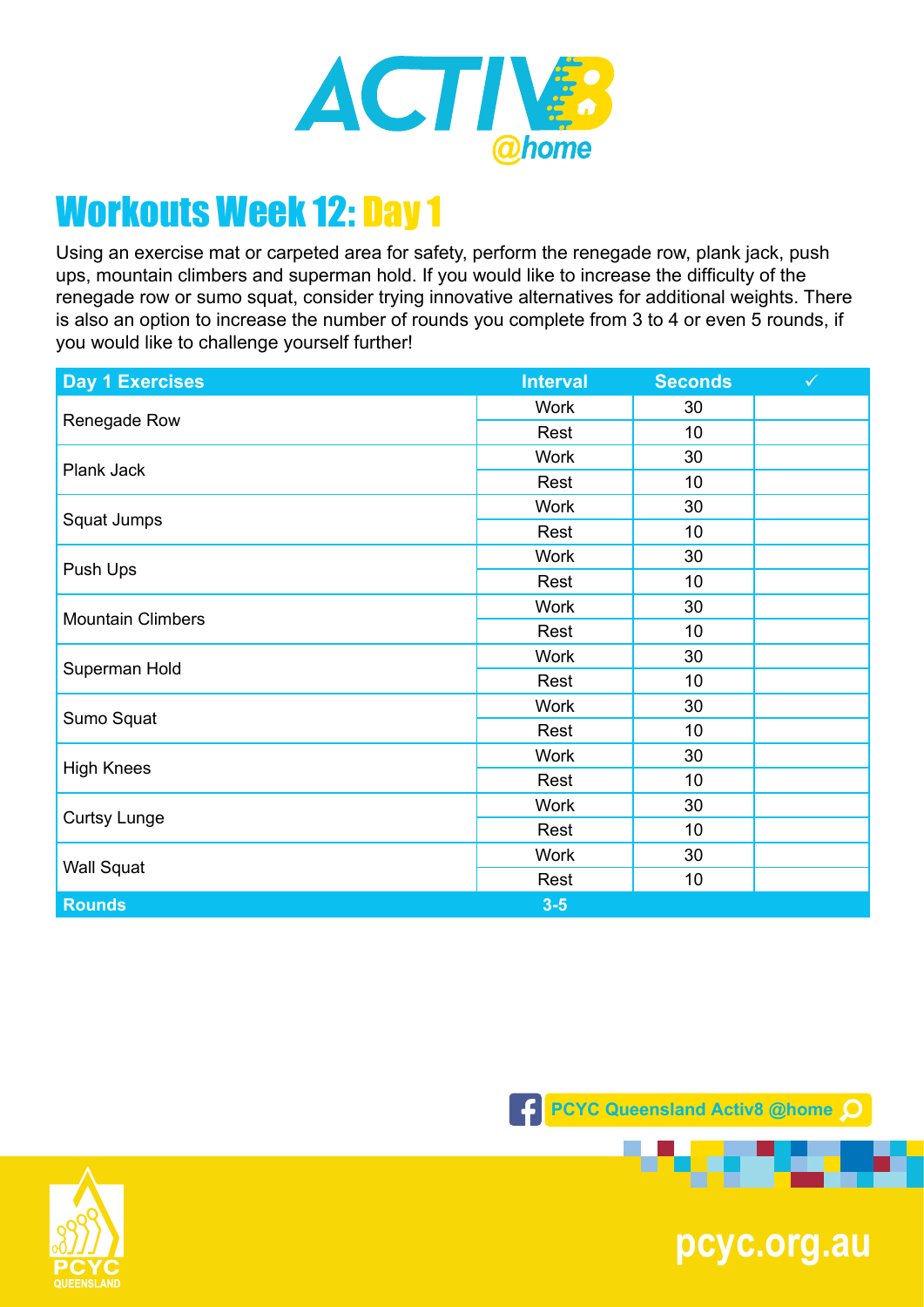

Take the day to recover from integrating three new exercises, the plank jack, sumo squat and curtsy lunge, into your Activ8 @home program – especially if you've challenged yourself with some additional weights!

Can't wait to keep training? Check out the PCYC Queensland Activ8 @home Facebook Group for daily challenges, innovative exercise ideas and fitness inspiration!





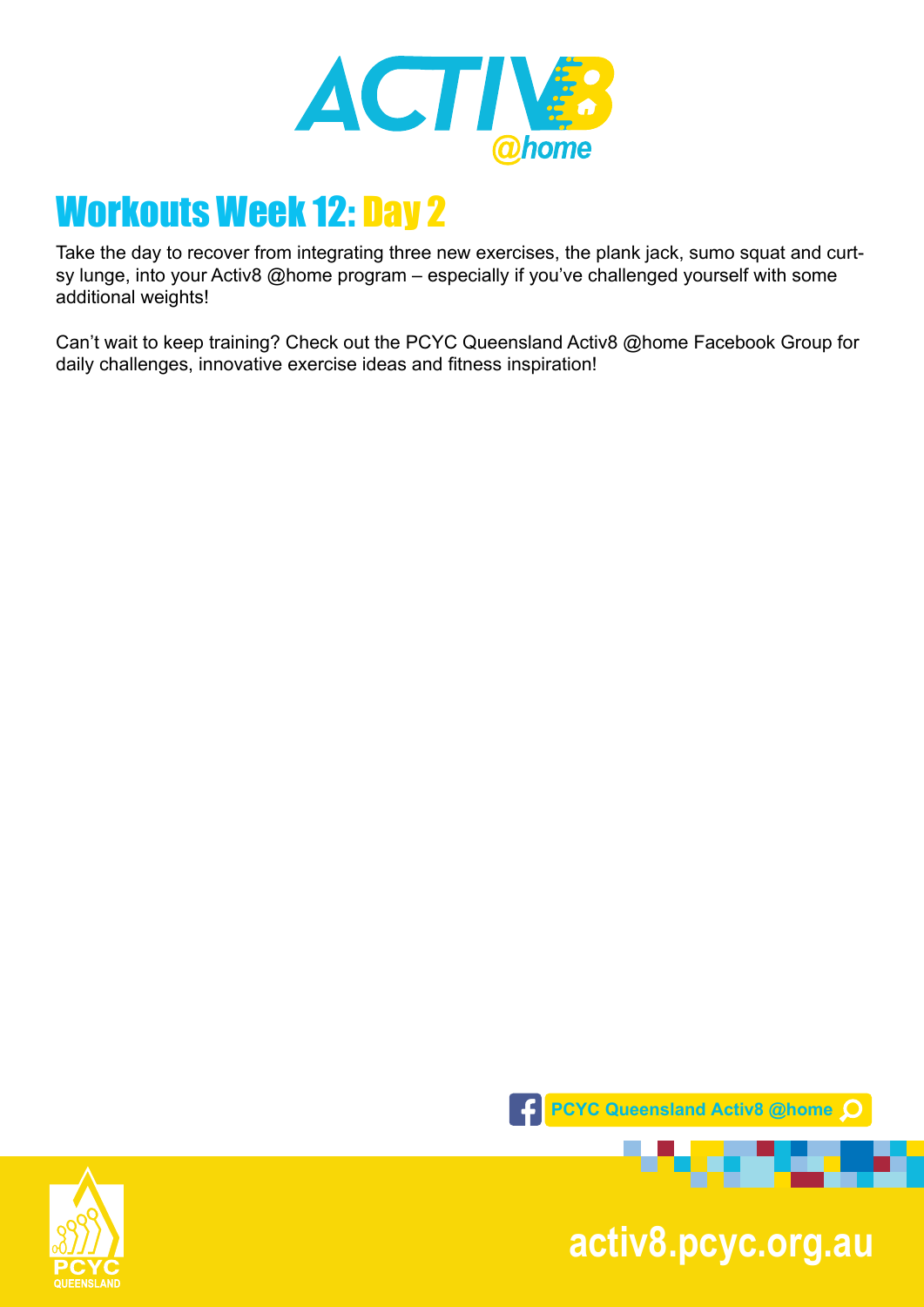

Utilise a non-slip rug or yoga mat when performing sit ups, left and right side planks, hand release push ups and mountain climbers for additional support. If you would prefer to perform these exercises outside, consider attending your local park and replace skipping with air skips so no equipment is required! We recommend attempting  $2 - 3$  rounds for this workout – pushing yourself is satisfying, but always consider your current fitness level to ensure safety.

| <b>Day 3 Exercises</b>   | <b>Interval</b> | <b>Seconds</b> | $\checkmark$ |
|--------------------------|-----------------|----------------|--------------|
| Skater Jumps             | <b>Work</b>     | 40             |              |
|                          | Rest            | 15             |              |
| <b>Shuttle Runs</b>      | <b>Work</b>     | 40             |              |
|                          | Rest            | 15             |              |
| Skipping or Air Skips    | <b>Work</b>     | 40             |              |
|                          | Rest            | 15             |              |
| <b>Walking Lunges</b>    | <b>Work</b>     | 40             |              |
|                          | Rest            | 15             |              |
| 180 Degree Squat Jumps   | <b>Work</b>     | 40             |              |
|                          | Rest            | 15             |              |
| Sit Ups                  | <b>Work</b>     | 40             |              |
|                          | Rest            | 15             |              |
| Left Side Plank          | <b>Work</b>     | 40             |              |
|                          | Rest            | 15             |              |
| <b>Right Side Plank</b>  | <b>Work</b>     | 40             |              |
|                          | Rest            | 15             |              |
| Hand Release Push Up     | <b>Work</b>     | 40             |              |
|                          | Rest            | 15             |              |
| <b>Mountain Climbers</b> | <b>Work</b>     | 40             |              |
|                          | Rest            | 15             |              |
| <b>Rounds</b>            | $2 - 3$         |                |              |

**PCYC Queensland Activ8 @home** 



**pcyc.org.au activ8.pcyc.org.au**

. .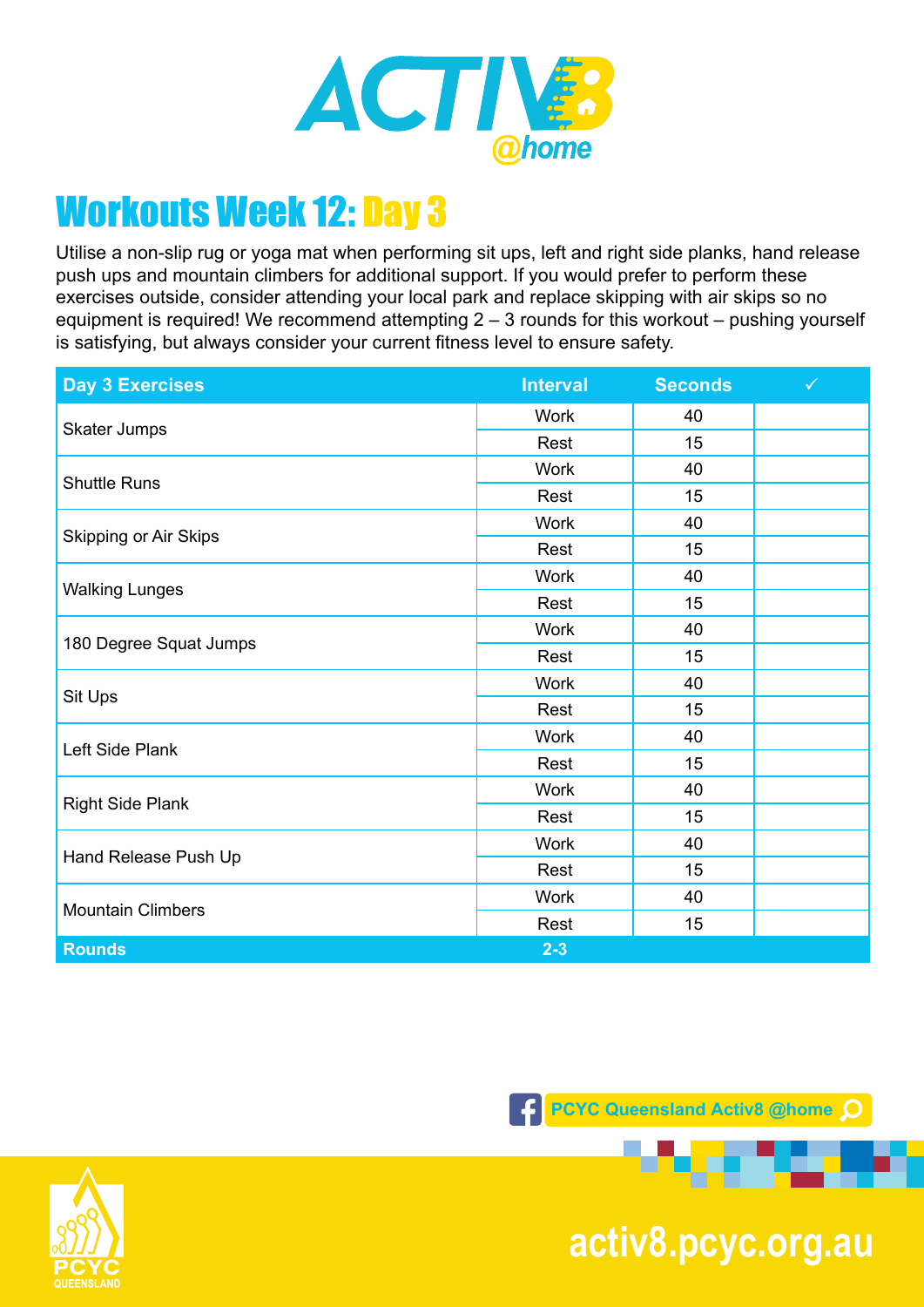

Enjoy a day of rest, after integrating the new hand release push up exercise! Remember to cool down, to assist with recovery.

Can't wait to keep training? Check out the [PCYC Queensland Activ8 @home Facebook Group](https://www.facebook.com/groups/2652320985090996/) for daily challenges, innovative exercise ideas and fitness inspiration!



**pcyc.org.au activ8.pcyc.org.au**

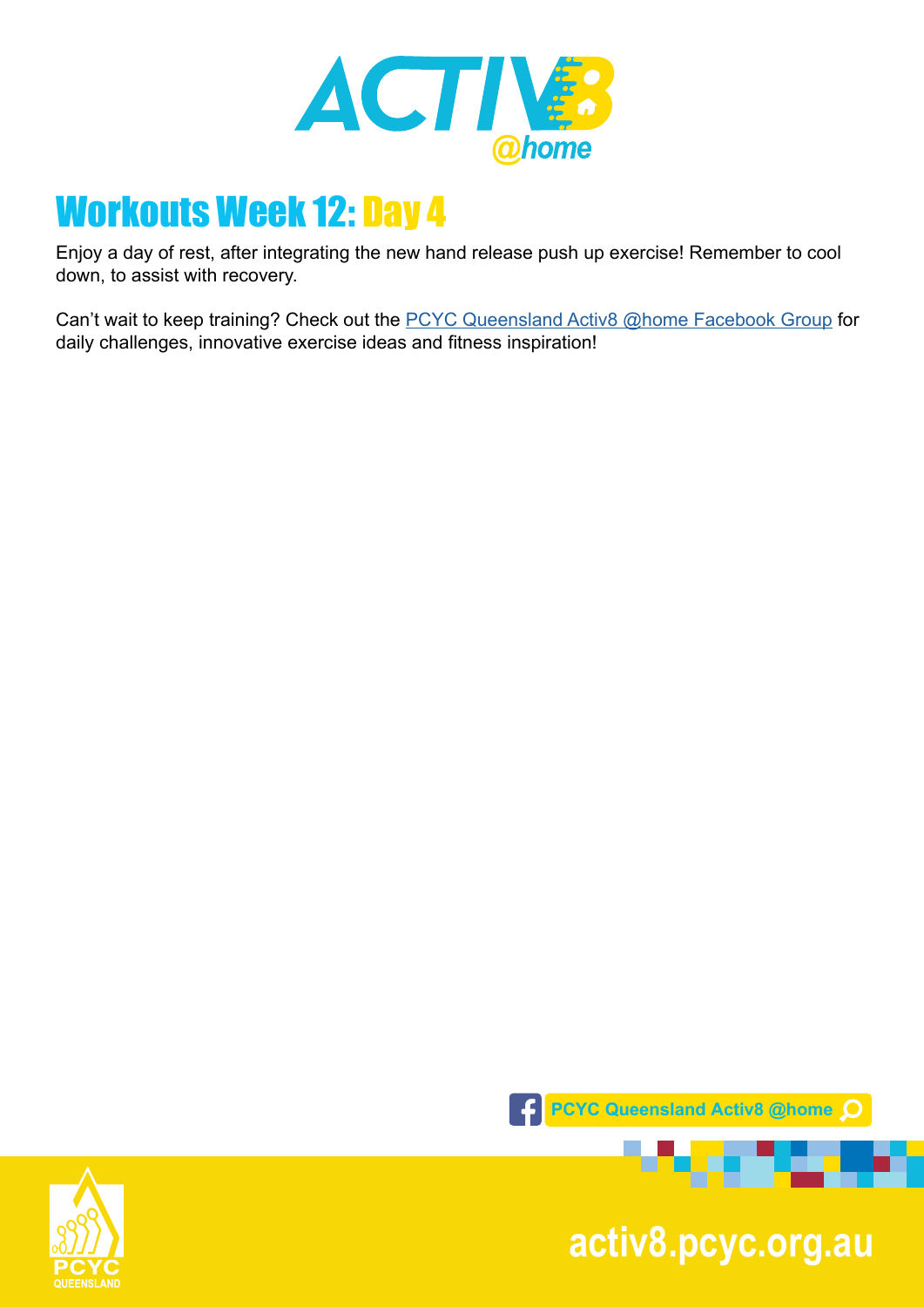

Test your endurance with high repetitions and no rests during the final workout of the week! While this workout does only include 5 types of exercises – you will need to aim to complete 5 rounds without stopping! Remember to always try to use the most suitable surface, such as a carpeted area, when performing push ups, sit ups and YTIs.

| <b>Day 5 Exercises</b>     | <b>Interval</b> | <b>Repetition</b> |  |
|----------------------------|-----------------|-------------------|--|
| Run 1km or Power Walk 500m | <b>Work</b>     |                   |  |
| Squats                     | <b>Work</b>     | 25                |  |
| Push Ups                   | <b>Work</b>     | 25                |  |
| Sit Ups                    | <b>Work</b>     | 25                |  |
| YTI                        | <b>Work</b>     | 25                |  |
| <b>Rounds</b>              | 5               |                   |  |



**pcyc.org.au activ8.pcyc.org.au**

. .

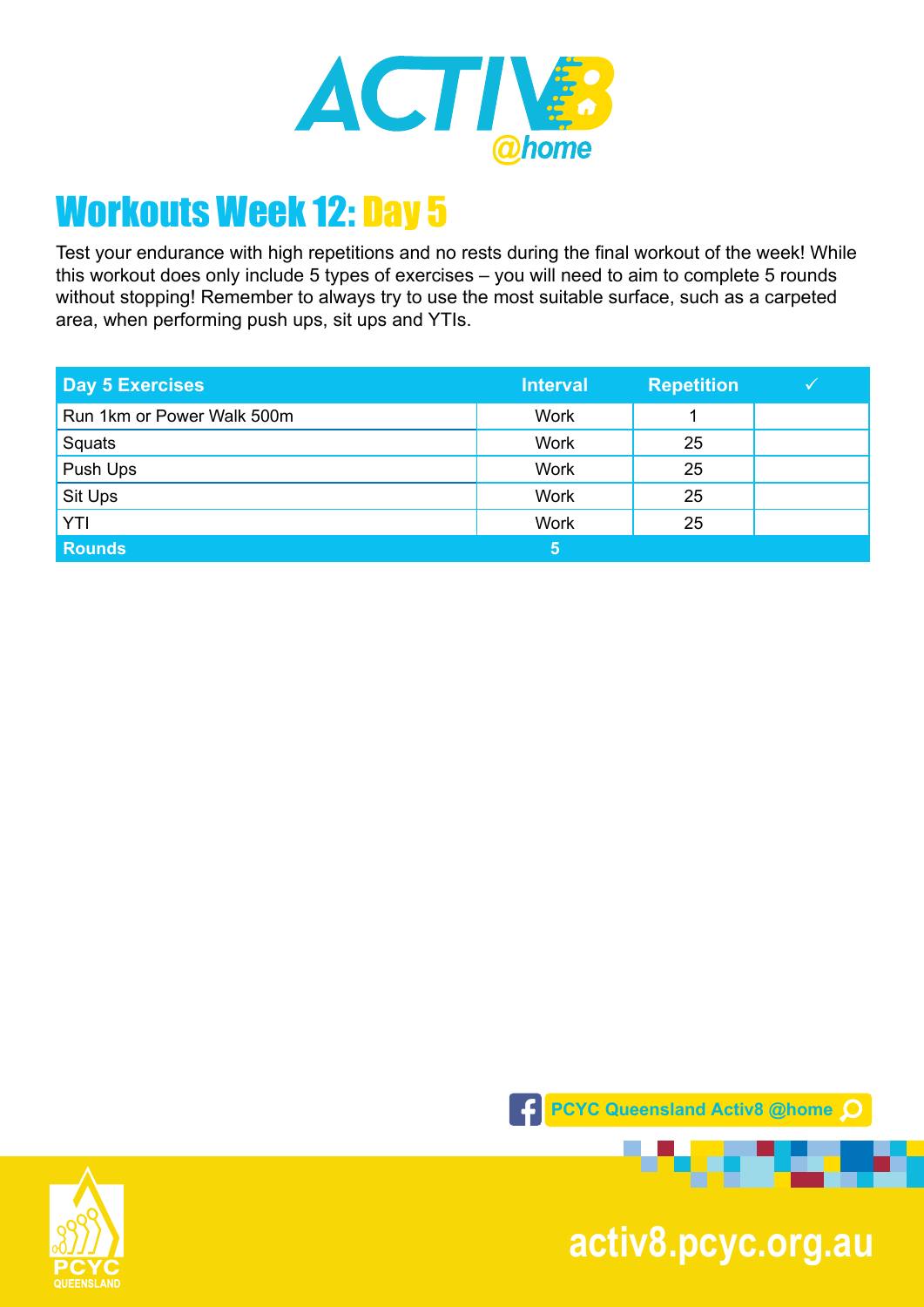

You deserve an entire day of rest, after completing the endurance workout yesterday!

Can't wait to keep training? Check out the **PCYC Queensland Activ8 @home Facebook Group** for daily challenges, innovative exercise ideas and fitness inspiration!